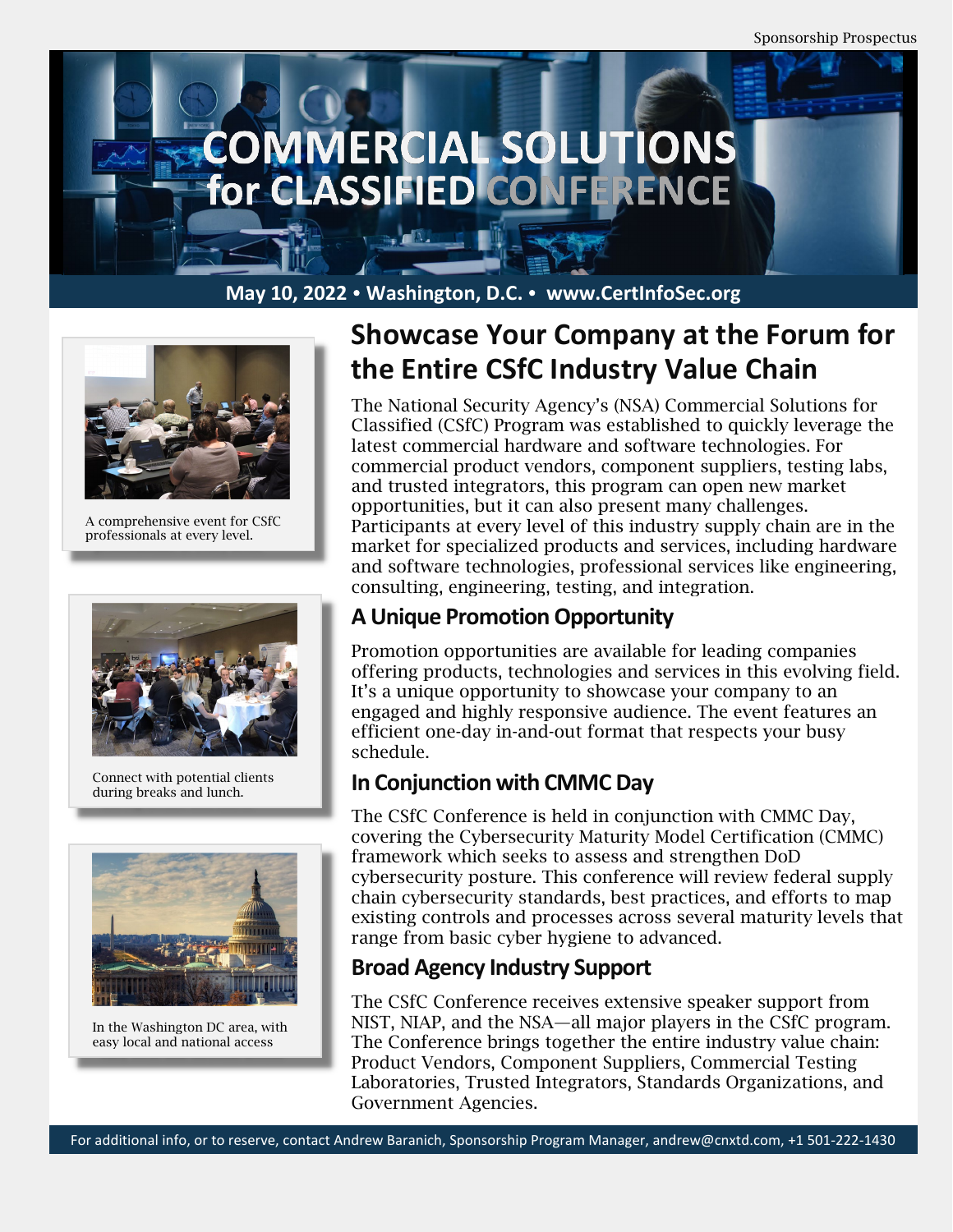## **Sponsorship Opportunities**

#### **Title Sponsorships**

Title Sponsorships put your branding message front and center, next to the title of the conference. Title sponsors receive exclusive branding opportunities prior to, and during the event. Title sponsors may choose from premium sponsor booths, located at the front of the hall.

#### **Platinum Sponsor(Exclusive)**

This premium package incorporates "overconference-title" logo billing and a combination of maximum brand exposure, content input and excellent networking opportunities. Highlights include a welcome address during the plenary presentation and significant branding throughout the conference, including pre- and post-event. Includes:

[PRE-EVENT] Digital: Premium "over-conferencetitle" logo on all conference registration and web site pages  $\cdot$  Lead logo and 150 word description on conference website sponsor page  $\cdot$  Link from conference website to your website  $\cdot$  Logo on all email collateral Print: Premium "overconference-title" logo on all relevant hard copy collateral [ON-SITE] Acknowledgement during opening plenary keynote presentation • Opportunity to make a 10 minute welcome address at the opening of the event **Branding:** Welcome letter in conference materials  $\cdot$ Premium "over-conference-title" logo on welcome signage  $\cdot$  Opportunity to hang an exclusive banner (up to 8×8 feet) in conference room • Opportunity to hang a banner (up to 8×8 feet) in registration area • Logo on plenary PowerPoint • Logo and 150-word description in conference materials Networking and Exhibition: One premium position exhibit space  $\cdot$  Six complimentary delegate passes • Code good for 50% discount for 12 VIP guests  $\cdot$  Code good for 20% discount for unlimited VIP guests [POST-EVENT] Lead logo and 150-word description on sponsor page of post-event web site  $\cdot$ PowerPoint presentation uploaded on post-event web site

Sponsorship Fee ................................................................ \$6700

#### **Gold Sponsor(Limit 2 Sponsors)**

Incorporates "under-conference-title" logo billing and a combination of extensive brand exposure and excellent networking opportunities. Includes:

[PRE-EVENT] Digital: Premium "underconference-title" logo on all conference registration and web site pages • Lead logo and 150 word description on conference website • Link to your website  $\cdot$  Logo on all email collateral Print: Premium "under-conference-title" logo on all collateral [ON-SITE] Premium "underconference-title" logo on welcome signage • Opportunity to hang a banner (up to 8×8 feet) in registration area • Logo on plenary PowerPoint • Logo and 150-word description in conference materials  $\cdot$  Networking and Exhibition: One premium position exhibit space • Four complimentary delegate passes • Code good for 50% discount for 8 VIP guests • Code good for 20% discount for unlimited VIP guests [POST-EVENT] Logo and 150-word description on sponsor page of post-event web site  $\cdot$  PowerPoint presentation uploaded on post-event web site

Sponsorship Fee ................................................................ \$4500

#### **Silver Sponsor(Limit 4 Sponsors)**

Incorporates "under-conference-title" logo billing and extensive brand exposure and networking opportunities. Includes:

[PRE-EVENT] Digital: Premium "underconference-title" logo on all conference registration and web site pages • Lead logo and 150-word description on conference website • Link to your website  $\cdot$  Logo on all email collateral Print: Premium "under-conference-title" logo on all collateral [ON-SITE] Premium "underconference-title" logo on welcome signage • Logo on plenary PowerPoint • Logo on back cover of CSfC Conference Guide • Logo and 150-word description in conference materials Networking and Exhibition: One exhibit space  $\cdot$  Three complimentary delegate passes • Code good for 50% discount for 6 VIP guests • Code good for 20% discount for unlimited VIP guests [POST-EVENT] Logo and 150-word description on sponsor page of post-event web site  $\cdot$  PowerPoint presentation uploaded on post-event web site

Sponsorship Fee ................................................................ \$3200